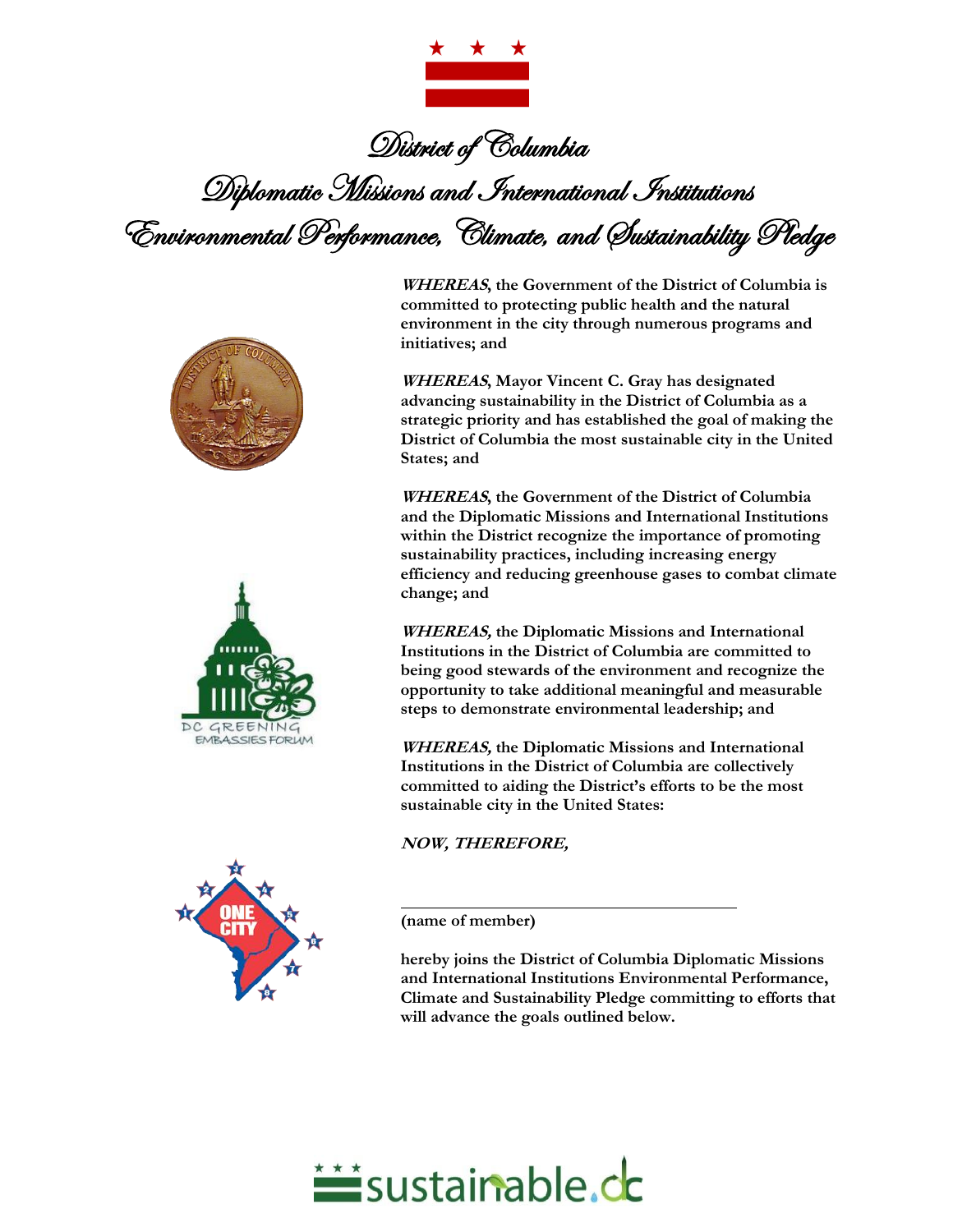

| <b>Energy &amp; Buildings</b> |            | $\circledcirc$ Strive to have all major renovations or new construction on site<br>include an environmental performance building standard such as<br>Energy Star, LEED Certification or relevant international standard<br>$\circledcirc$ Strive to reduce energy consumption and increase use of renewable<br>and cleaner energy                                                                                                                                                                                                                     |
|-------------------------------|------------|-------------------------------------------------------------------------------------------------------------------------------------------------------------------------------------------------------------------------------------------------------------------------------------------------------------------------------------------------------------------------------------------------------------------------------------------------------------------------------------------------------------------------------------------------------|
| <b>Transportation</b>         | $\bigcirc$ | Encourage its local workforce to make use of city's mass transit<br>system, carpooling and eco-friendly modes of transportation<br>$\circledcirc$ Strive for a more eco-friendly and fuel efficient vehicle fleet                                                                                                                                                                                                                                                                                                                                     |
| <b>Water Conservation</b>     | $\bigcirc$ | Strive to reduce potable water consumption and stormwater runoff                                                                                                                                                                                                                                                                                                                                                                                                                                                                                      |
| <b>Waste Reduction</b>        |            | $\circledcirc$ Strive to reduce landfill waste and improve landfill diversion                                                                                                                                                                                                                                                                                                                                                                                                                                                                         |
| <b>Eco-Purchasing</b>         | $\bigcirc$ | Strive to have cleaning supplies, programs, and procedures that<br>comply with relevant eco-friendly standards such as EPA-Energy<br>Star, USDA or LEED<br>$\mathscr C$ Strive to have ongoing consumable and durable goods purchases<br>that comply with relevant eco-friendly standards such as EPA-<br>Energy Star, USDA or LEED                                                                                                                                                                                                                   |
| Jobs & Community              |            | $\circledcirc$ Contribute to the community of the District of Columbia by<br>supporting forums, workshops, symposiums and other events aimed<br>at exchanging policy, research and best practices on environmental<br>performance, climate and sustainability<br>$\circledcirc$ Strive to work with and contribute to the District's efforts to<br>educate the area's youth in environmental sustainability                                                                                                                                           |
| $\mathscr O$ Training         |            | $\circledcirc$ Encourage facilities management and staff to gain knowledge of<br>best practices and environmental, building, and energy<br>sustainability certification                                                                                                                                                                                                                                                                                                                                                                               |
| <b>Reporting &amp; Action</b> |            | $\circledcirc$ Contribute, when able, to annual sustainability performance metrics<br>for city-wide reports<br>$\circledcirc$ Contribute, when able, to the District's efforts to benchmark the<br>energy and water performance of all major buildings within the city<br>$\mathscr C$ Establish institutional mechanism(s) for advancing and achieving<br>the commitments in this Pledge<br>$\mathscr C$ Participate in forums/meetings to share and update progress on<br>goals outlined in this Pledge<br>(please indicate other commitments here) |